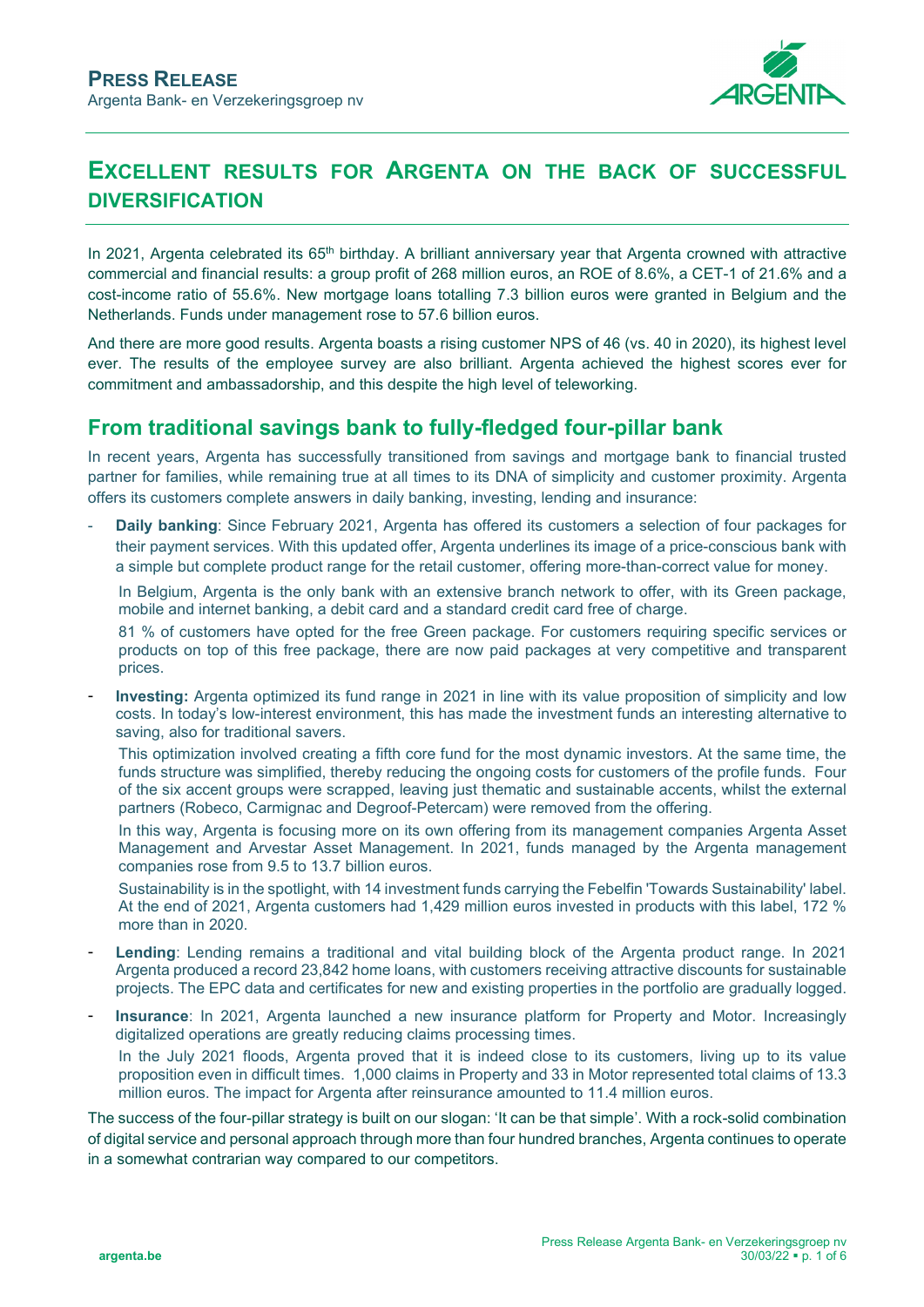

## **Argenta looks back on a very strong 2021[1](#page-1-0)**

**Argenta Bank- en Verzekeringsgroep** posted a result of 268 million euros in 2021. This is 49 million euros higher than the result for 2020. Even so, the second corona year did not promise to be easy, with a number of new waves of contamination and associated macroeconomic and financial impacts. However, an in-depth vaccination strategy provided positive impulses to the financial markets, while Argenta's unabated pursuit of its strategy further diversified our sources of income with which to mitigate for the low interest rate environment. The bank-insurance combination also made a positive contribution to this diversification and once again proves its soundness. These factors together positively impacted the return on equity, which rose from 7.6 % in 2020 to 8.6 % in 2021.

In 2021 record figures were again achieved. Not least for funds under management. These rose from 52.4 billion euros at the end of 2020 to 57.6 million euros at the end of 2021 (+ 16.5%). This enormous growth reflects both the stronger interest in and higher sales of investment products, and the positive effects of the stock markets. We see customers increasingly opting for Argenta's own funds, which also points to great confidence in Argenta as a financial products provider. In this way the diversification of income continued in 2021. 33% of income now comes from non-interest-driven products. The investment funds account for no less than 21 % of this. This provided a 28 million euros increase in 2021 in net income from asset management.

2021 was again marked by low interest rates, with the savings continuing to be converted into loans at low yields. Net interest income remained stable compared to 2020, with the lower interest rates largely offset by the growth in both savings and mortgage volumes. Outstanding savings and current account balances totalled 31.3 billion euros and 6.7 billion euros respectively at year-end, representing a combined growth of 2.2 billion euros. Mortgage loans granted in Belgium and the Netherlands also increased by no less than 2.6 billion euros to 36.2 billion euros. This is a growth of 8 % in comparison with 2020. Argenta's interest costs were again optimised by the further expansion of bond issues to institutional investors. In 2021, Argenta both issued another Green Apple RMBS (650 million euros) and initiated a Belgian Covered Bonds programme (2 issues of 500 million euros each). In this way, Argenta maintains a diversified financing policy and strengthens its name as a reliable credit party on the bond markets.

In the more favourable macroeconomic conditions of 2021, Argenta was able to limit its provisions for loan losses. These fell from 51.2 million euros in 2020 to 38.3 million euros in 2021. 5.9 million euros of these reversals relate to the mortgage portfolio and 10.3 million to the bond portfolio.

Argenta also performed well in terms of costs, despite the heavy bank levies, which in 2021 increased by approximately 14 million euros to 99 million euros. At the same time, Argenta continued to invest strongly in new IT infrastructure, digitization and advisory services in order to continue to support our customer base as a responsible bank in a rapidly changing environment. Strict cost control and a focus on efficiency kept the total cost increase down to approximately 3 %. Together with further income growth, this once gain lowered our cost/income ratio, from 58.6% in 2020 to 55.6 % in 2021.

Solvency remained very strong with a Common Equity Tier 1 ratio of 21.6 %. This makes Argenta one of the best capitalized banking and insurance groups in the Eurozone. In 2021, after the ECB restrictions in 2020, dividend payments resumed and core capital grew by 38 million euros net to 2,497 million euros.

<span id="page-1-0"></span>Press Release Argenta Bank- en Verzekeringsgroep nv **argenta.be** 30/03/22 **p**. 2 of 6 <sup>1</sup> Figures for Argenta Bank- en Verzekeringsgroep and Argenta Spaarbank are presented according to IFRS accounting standards. Figures for Argenta Assuranties follow the BGAAP accounting standard. Certain figures are a combination of reported IFRS and/or BGAAP figures.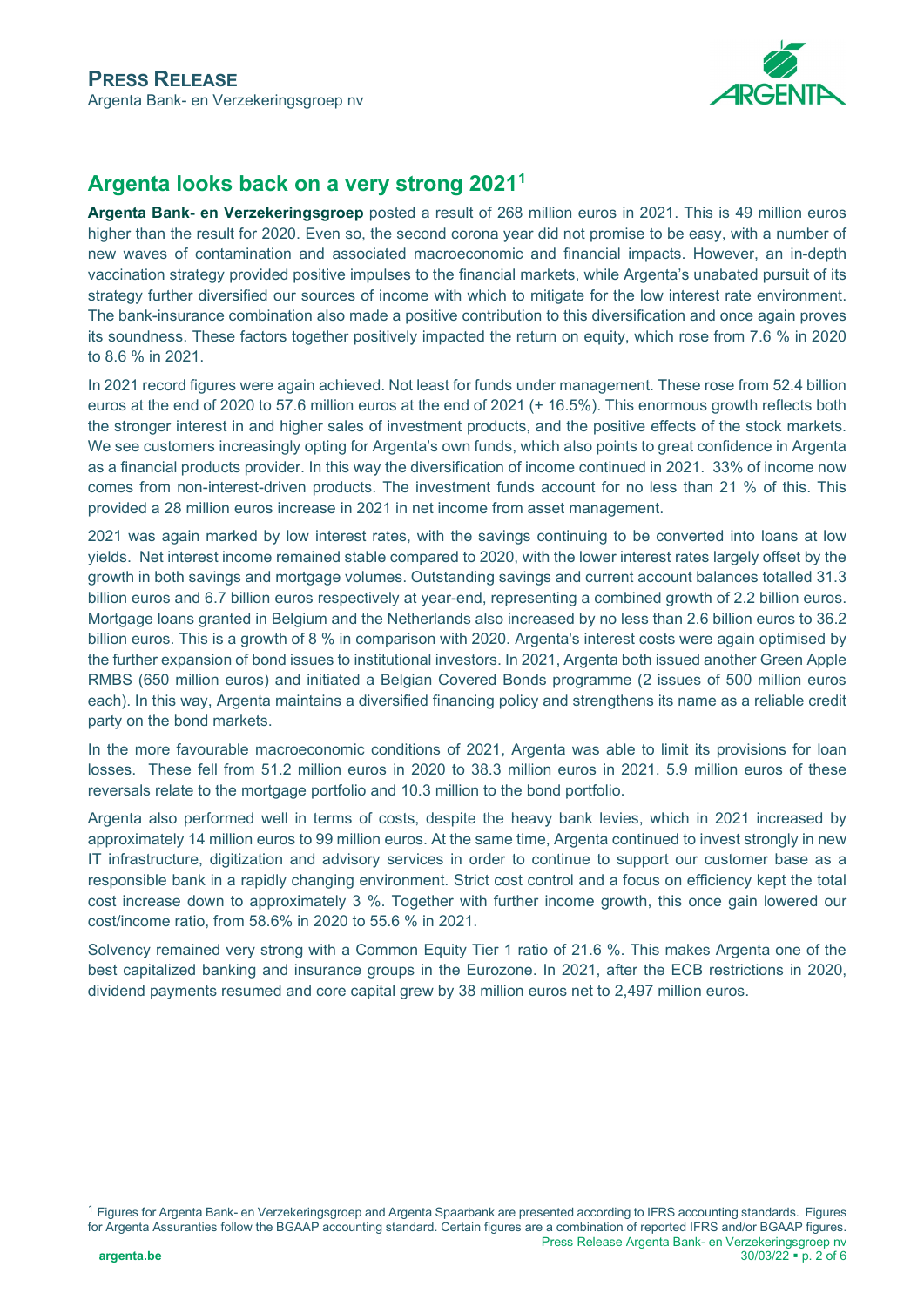

The consolidated net result of **Argenta Spaarbank** amounted to 181 million euros, 45 million euros higher than in 2020. The Bank Pool's liquidity and capital ratios remain excellent and among the strongest in Europe. In 2021, the rating agency Standard & Poor's maintained Argenta's A- rating with stable outlook. With this, Standard & Poor's confirms the quality of the recently-issued bonds, which provide a supplementary funding source to customer deposits, and generally reduce Argenta's average funding costs.

**Argenta Assuranties** achieved a net result of 83 million euros, which is slightly higher than in 2020, but with the 2020 figures including the sale of the Dutch activities for approximately 21 million euros. The underlying results therefore exhibit good growth, despite the impact of the July floods, which produced 11.4 million euros of claims after reinsurance. Both the Non-life and the Life insurance activities contribute substantially to the results of Argenta Assuranties. With its fundamental contribution to group profits, the insurer demonstrates the added value of the bank-insurance model.

## **Financial results 2021**

#### *Solid results*

- Net profit (IFRS): 268 million euros
- Return on equity: 8.6 %

#### *Increasing income*

- Net interest income: 669 million euros
- Net income from asset management: 117 million euros<br>- Premium income insurance: 539 million euros
- Premium income, insurance: 539 million euros

#### *A declining cost-income ratio*

Cost-income ratio: 55.6 % (44.1% excluding bank levy)

#### *Taxes and bank levy*

Effective tax rate: 26.3 % (53.4% including bank levy)

#### *Loyal customers in Belgium and the Netherlands*

- Total 1.71 million customers
	- Belgium: 1.42 million customers
	- Netherlands: 0.29 million customers

#### *Strong growth*

- Customer funds under management: 57.6 billion euros (+ 5.2 billion euros vs. 2020)

#### *Healthy living - Belgium and Netherlands*

- Residential loans to families in 2021: 7.9 billion euros, including 0.7 billion euros refinancing of existing residential loans at Argenta Belgium
- Residential loans in portfolio: 36.2 million euros

#### *Safe bank-insurer*

- Core capital ratio: 23.0 % (Danish compromise method, IRB)
- Solvency II ratio for the insurer: 236 %
- Liquidity Coverage Ratio: 164% (Aspa)

#### *Healthy employment growth*

2,573 employees at the head offices in Antwerp, Luxembourg and Breda and in the 415 independent branches.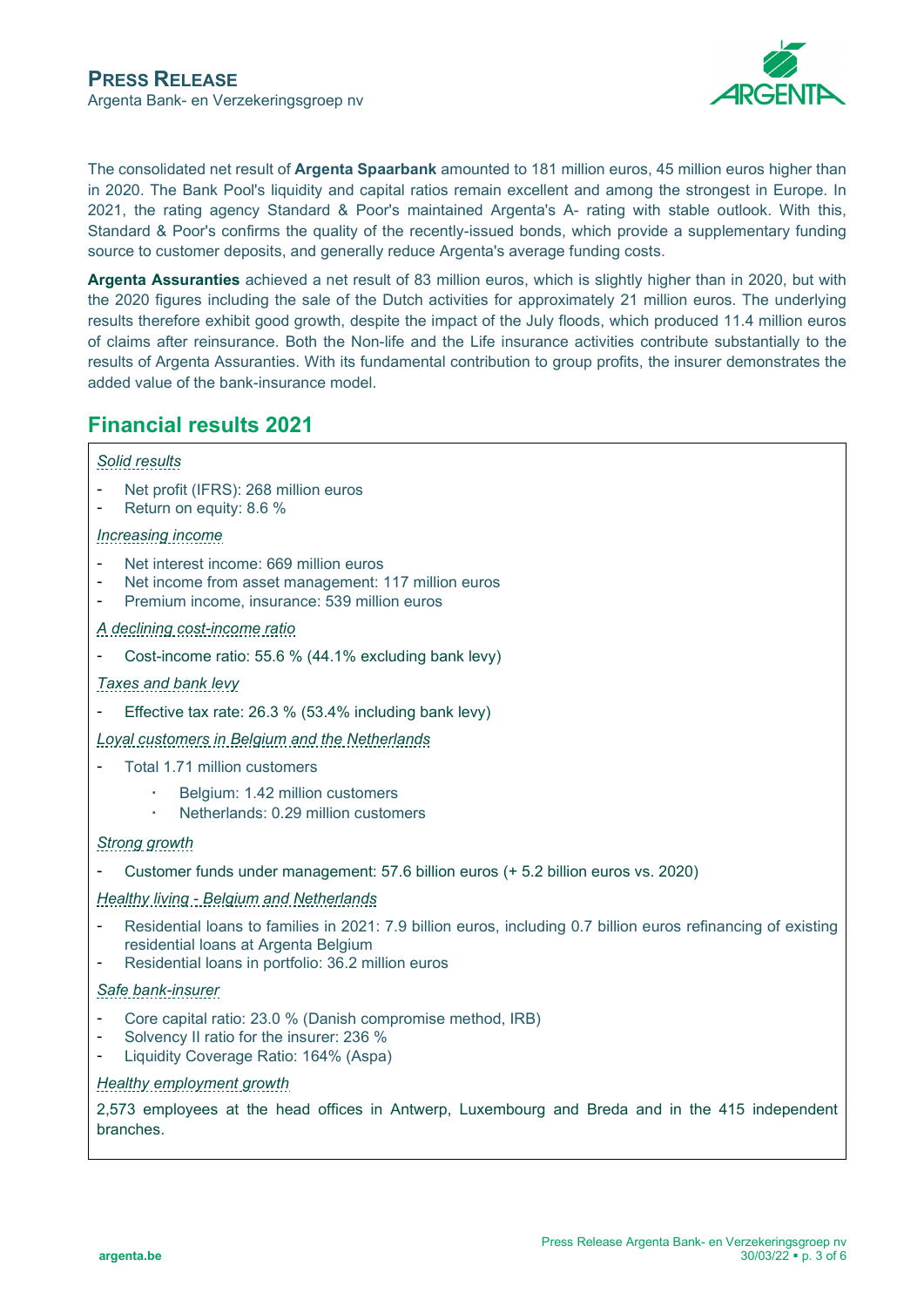

## **Argenta Bank- en Verzekeringsgroep**

| <i>in million euros</i>  | 2021   | 2020   |
|--------------------------|--------|--------|
| Balance sheet total      | 55,451 | 52,992 |
| Loans to individuals     | 36,570 | 33,942 |
| Funds under management   | 57,564 | 52,415 |
| Gross insurance premiums | 539    | 558    |
| Net profit               | 268    | 219    |
| Equity                   | 3,296  | 3116   |
|                          |        |        |
| in units or %            | 2021   | 2020   |
| Sales outlets in Belgium | 415    | 428    |
| <b>Employees</b>         | 2,573  | 2,612  |
| Return on equity         | 8.6%   | 7.6 %  |

# **Argenta Spaarbank**

| <i>in million euros</i>          | 2021   | 2020   |
|----------------------------------|--------|--------|
| Balance sheet total              | 48,738 | 46,232 |
| Loans to individuals             | 35,470 | 32,808 |
| Securities portfolio             | 7,344  | 7,386  |
| Deposits and debt certificates   | 45,529 | 42,793 |
| Equity                           | 2,402  | 2,288  |
|                                  |        |        |
| Net interest income              | 579    | 569    |
| Net fee and commission result    | + 23   | - 8    |
| Operating expenses and bank levy | $-362$ | $-349$ |
| Impairments                      | $+7$   | $-20$  |
| Other                            | $+4$   | $+3$   |
| Taxes                            | $-69$  | - 59   |
| Net profit                       | 181    | 136    |

# **Argenta Assuranties**

| <i>in million euros</i>                       | 2021   | 2020   |
|-----------------------------------------------|--------|--------|
| Balance sheet total                           | 6,807  | 6,717  |
| Technical provisions - branch 21 and non-life | 3,091  | 3,178  |
| Technical provisions - branch 23              | 3,020  | 2,643  |
| Equity                                        | 571    | 560    |
|                                               |        |        |
| Gross premium income                          | 539    | 558    |
| Net operating costs                           | $-112$ | $-112$ |
| Net result                                    | 83     | 81     |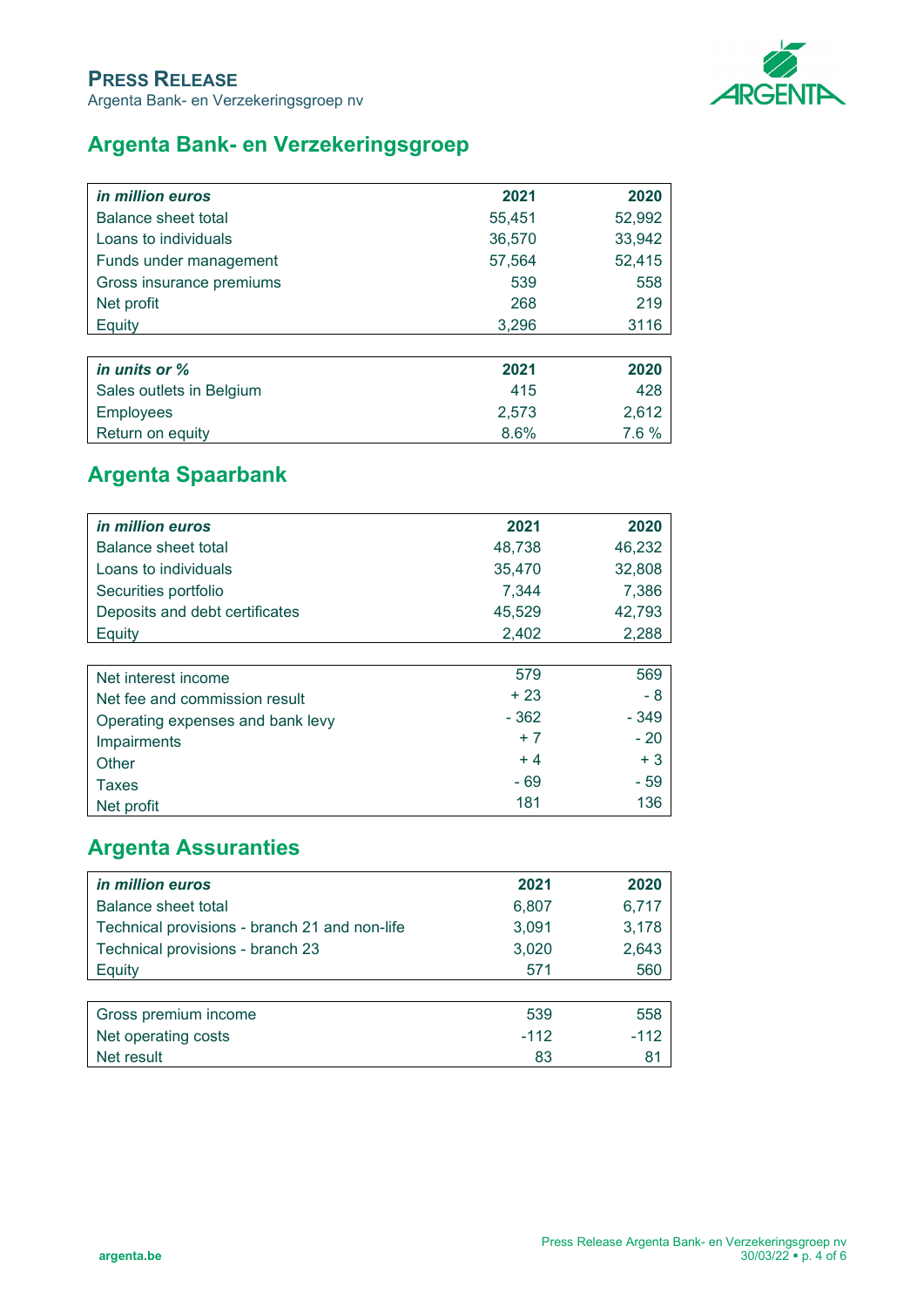

Not only are the financial figures excellent, but other key indicators also confirm Argenta's success story:

### **Satisfied customers**

in 2021 our NPS (Net Promotor Score) increased further from 40 to 46. This is remarkable in a year which saw a significant change in Argenta's history with the introduction of the paid packages. With the successful introduction of our Green, Silver and Gold packages, our 1.4 million customers each found a personal answer from their financial partner.

The NPS remains exceptionally high for the financial sector. We are very proud of this. Argenta customers appreciate the combination of physical and digital service.

### **Committed employees**

The cliché 'happy employees make for happy customers' also applies at Argenta, as shown by the annual Employee Opinion Survey (MOO). This exercise maps the engagement and ambassadorship of Argenta's employees and their interpretation of its corporate values. Argenta also probes the motivation climate in detail, with a five-point focus on job content, working relationships, employment conditions, working conditions and work organisation.

The results of 2022 are simply excellent. Argenta achieves the highest scores ever for engagement and ambassadorship. Motivation and well-being also score very well.

In the course of 2021, Argenta moved from full teleworking to hybrid working whenever possible. It is a pleasure to see how flexibly our employees continued to deal with the ever-changing situation. The business value 'close to customers' took on an additional dimension in 2021. The togetherness and drive remained, despite the physical distance. The branch offices remained accessible to customers and were able to provide excellent customer service, providing a sense of calm in these turbulent times.

## **External recognition**

Various recognitions illustrate the appreciation for Argenta's distinctive approach:

- Consumer guide Test Aankoop crowned our Green package as its best buy, and Argenta also received the top customer satisfaction label.
- On 17 March 2021, the Argenta pension savings fund of fund manager Arvestar took gold for the third time in a row at the prestigious De Tijd/L'Echo Fund Awards. A total of 11 pension savings funds were shortlisted for awards.
- Spaargids awarded Argenta its prize for the best branch network.
- In 2021, consultancy and management firm SIA examined the apps of 79 banks from nine countries, including ten from Belgium. Argenta came number three among the Belgian banking apps in this annual study.
- Sustainalytics awarded Argenta the very exceptional ESG rating of 8.5. This makes Argenta one of Europe's top financial institutions in terms of sustainability.
- Argenta came out on top in an analysis by Fairfin on gender equality (March 2022)